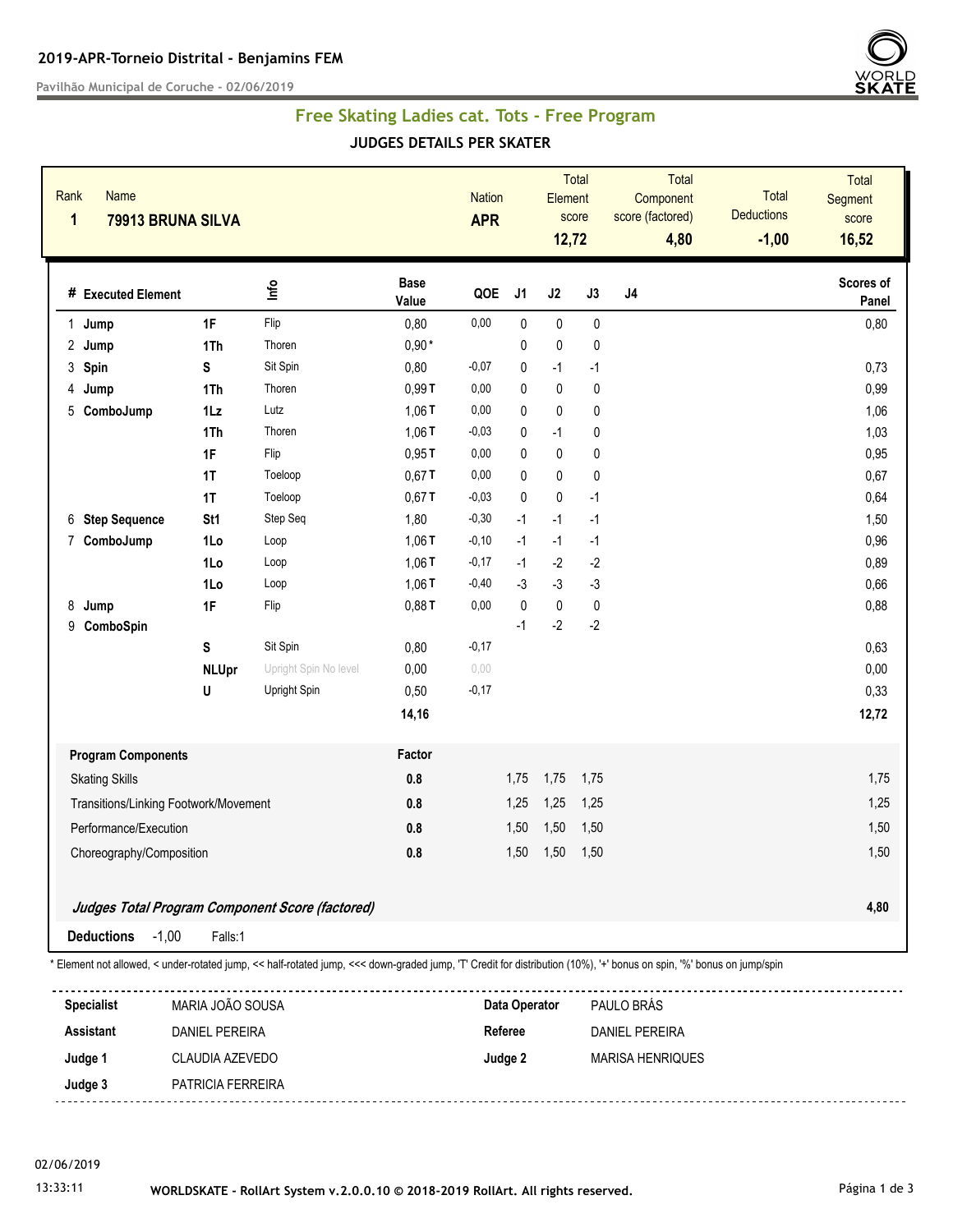## **Free Skating Ladies cat. Tots - Free Program**

**JUDGES DETAILS PER SKATER**

|   | Rank<br><b>Name</b><br>$\overline{2}$<br>79414 LEONOR NUNES |              |                                                 |                      |         | <b>Nation</b><br><b>APR</b>      |             | <b>Total</b><br>Element<br>score<br>11,78 | Total<br>Component<br>score (factored)<br>4,74 | Total<br><b>Deductions</b><br>0,00 | Total<br>Segment<br>score<br>16,52 |
|---|-------------------------------------------------------------|--------------|-------------------------------------------------|----------------------|---------|----------------------------------|-------------|-------------------------------------------|------------------------------------------------|------------------------------------|------------------------------------|
|   | # Executed Element                                          |              | Info                                            | <b>Base</b><br>Value | QOE     | J <sub>1</sub>                   | J2          | J3                                        | J <sub>4</sub>                                 |                                    | Scores of<br>Panel                 |
| 1 | Jump                                                        | 1T           | Toeloop                                         | 0,60                 | 0,00    | 0                                | $\pmb{0}$   | $\pmb{0}$                                 |                                                |                                    | 0,60                               |
|   | 2 ComboJump                                                 | 1F           | Flip                                            | 0,86                 | 0,10    | $+1$                             | $+1$        | $+1$                                      |                                                |                                    | 0,96                               |
|   |                                                             | 1Lo          | Loop                                            | 0,96                 | 0,07    | 0                                | $+1$        | $+1$                                      |                                                |                                    | 1,03                               |
|   |                                                             | 1Th          | Thoren                                          | 0,96                 | 0,00    | 0                                | $\pmb{0}$   | $\pmb{0}$                                 |                                                |                                    | 0,96                               |
|   |                                                             | 1S           | Salchow                                         | 0,61                 | 0,07    | 0                                | $+1$        | $+1$                                      |                                                |                                    | 0,68                               |
|   |                                                             | $1T \ll $    | Toeloop                                         | 0,00                 | 0,00    | $\begin{array}{c} \n\end{array}$ | $\bigcirc$  | $\circ$                                   |                                                |                                    | 0,00                               |
| 3 | ComboSpin                                                   |              |                                                 |                      |         | $-2$                             | $-2$        | $-2$                                      |                                                |                                    |                                    |
|   |                                                             | S            | Sit Spin                                        | 0,80                 | $-0,20$ |                                  |             |                                           |                                                |                                    | 0,60                               |
|   |                                                             | <b>NLUpr</b> | Upright Spin No level                           | 0,00                 | 0,00    |                                  |             |                                           |                                                |                                    | 0,00                               |
|   |                                                             | U            | Upright Spin                                    | 0,50                 | $-0,20$ |                                  |             |                                           |                                                |                                    | 0,30                               |
| 4 | <b>Step Sequence</b>                                        | <b>NSt</b>   | Steps No Level                                  | 0,00                 | 0,00    | $\begin{array}{c} \n\end{array}$ | $\bigcirc$  | $\bigcirc$                                |                                                |                                    | 0,00                               |
| 5 | Jump                                                        | 1S           | Salchow                                         | $0,66$ T             | 0,03    | $+1$                             | $\pmb{0}$   | 0                                         |                                                |                                    | 0,69                               |
| 6 | ComboJump                                                   | 1F           | Flip                                            | 0,95T                | 0,07    | 0                                | $+1$        | $+1$                                      |                                                |                                    | 1,02                               |
|   |                                                             | 1Lo          | Loop                                            | 1,06T                | 0,07    | 0                                | $+1$        | $+1$                                      |                                                |                                    | 1,13                               |
|   |                                                             | 1Lo          | Loop                                            | 1,06T                | 0,07    | 0                                | $+1$        | $+1$                                      |                                                |                                    | 1,13                               |
|   |                                                             | 1Th          | Thoren                                          | 1,06T                | 0,00    | 0                                | $\mathbf 0$ | $\pmb{0}$                                 |                                                |                                    | 1,06                               |
|   |                                                             | 1F           | Flip                                            | 0,95T                | 0,07    | 0                                | $+1$        | $+1$                                      |                                                |                                    | 1,02                               |
|   | 7 ComboSpin                                                 |              |                                                 |                      |         | $-1$                             | $-2$        | $-3$                                      |                                                |                                    |                                    |
|   |                                                             | U            | Upright Spin                                    | 0,50                 | $-0,20$ |                                  |             |                                           |                                                |                                    | 0,30                               |
|   |                                                             | U            | Upright Spin                                    | 0,50                 | $-0,20$ |                                  |             |                                           |                                                |                                    | 0,30                               |
|   |                                                             | <b>NLUpr</b> | Upright Spin No level                           | 0,00                 | 0,00    |                                  |             |                                           |                                                |                                    | 0,00                               |
|   |                                                             |              |                                                 | 12,03                |         |                                  |             |                                           |                                                |                                    | 11,78                              |
|   | <b>Program Components</b>                                   |              |                                                 | Factor               |         |                                  |             |                                           |                                                |                                    |                                    |
|   | <b>Skating Skills</b>                                       |              |                                                 |                      |         |                                  | 1,50 1,75   | 1,75                                      |                                                |                                    | 1,67                               |
|   | Transitions/Linking Footwork/Movement                       |              |                                                 |                      |         | 1,00                             | 1,25        | 1,25                                      |                                                |                                    | 1,17                               |
|   | Performance/Execution                                       |              |                                                 | 0.8<br>$0.8\,$       |         | 1,50                             | 1,75        | 1,75                                      |                                                |                                    | 1,67                               |
|   | Choreography/Composition                                    |              |                                                 |                      |         |                                  | 1,25 1,50   | 1,50                                      |                                                |                                    | 1,42                               |
|   |                                                             |              |                                                 |                      |         |                                  |             |                                           |                                                |                                    |                                    |
|   |                                                             |              | Judges Total Program Component Score (factored) |                      |         |                                  |             |                                           |                                                |                                    | 4,74                               |
|   | 0,00<br><b>Deductions</b>                                   |              |                                                 |                      |         |                                  |             |                                           |                                                |                                    |                                    |

\* Element not allowed, < under-rotated jump, << half-rotated jump, <<< down-graded jump, 'T' Credit for distribution (10%), '+' bonus on spin, '%' bonus on jump/spin

| <b>Specialist</b> | MARIA JOÃO SOUSA  | Data Operator | PAULO BRÁS              |
|-------------------|-------------------|---------------|-------------------------|
| <b>Assistant</b>  | DANIEL PEREIRA    | Referee       | DANIFI PFRFIRA          |
| Judge 1           | CLAUDIA AZEVEDO   | Judge 2       | <b>MARISA HENRIQUES</b> |
| Judge 3           | PATRICIA FERREIRA |               |                         |
|                   |                   |               |                         |

02/06/2019